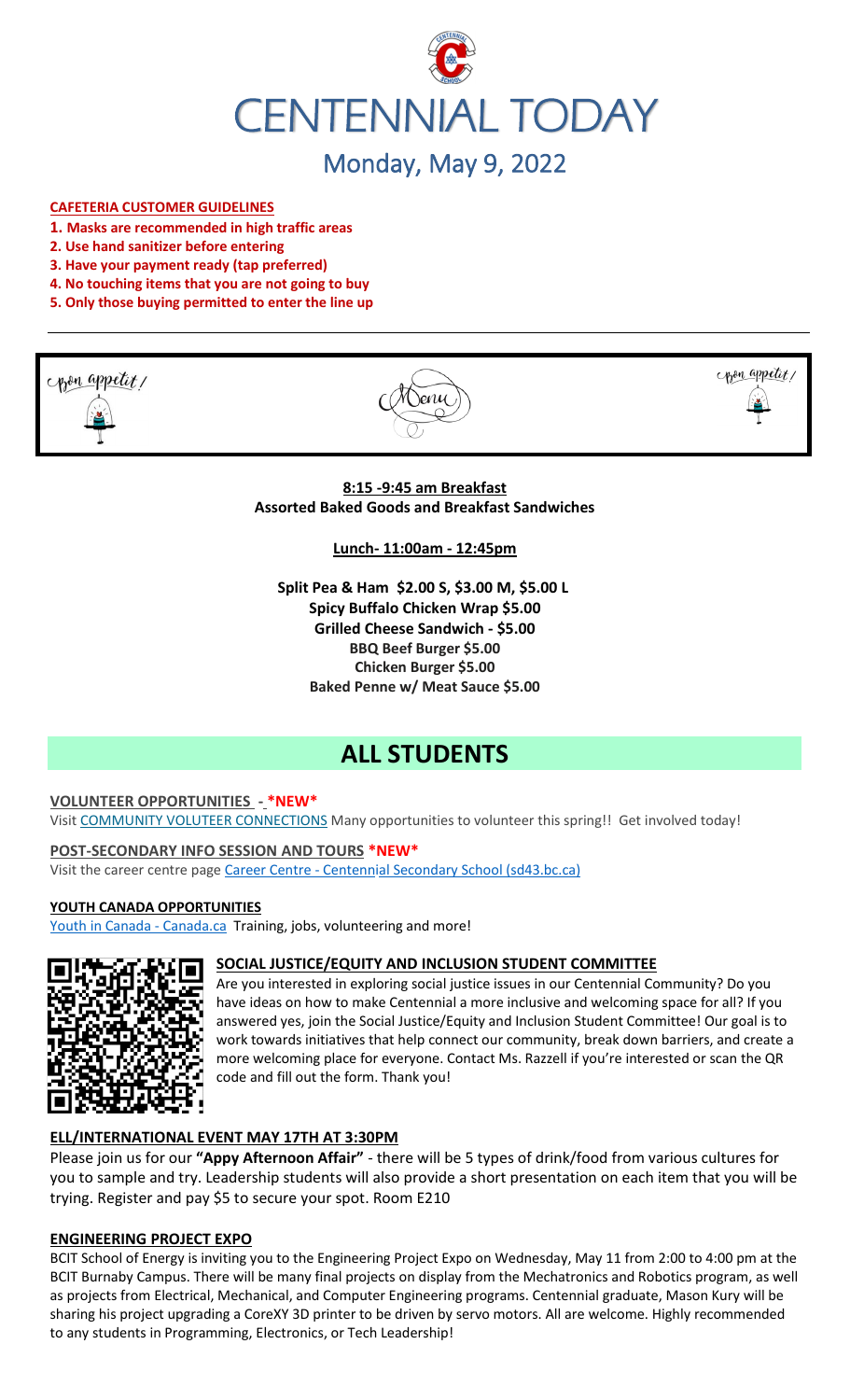#### **#LOCAL LOVE FUND – ART EXPO – "COMO LAKE"**

Bring some joy and #locallove to the community! Theme: "COMO LAKE". Submissions will be due May 25<sup>th</sup>. Questions? Email [dhealeywright@sd43.bc.ca](mailto:dhealeywright@sd43.bc.ca) or come to the Career Centre**\*\* ONLY 5 CANVASES LEFT!! GET YOURS TODAY!**

#### **OPERATION THIS IS YOU! – FOR YOUNG FEMALES – ABBOTSFORD FIRE AND RESCUE – JUNE 12**

**<https://www.achieveanything.ca/thisisyou.html> for info and application**

**Tactical Day with Abbotsford Fire & Rescue Services** *LOCATION: Abbotsford, BC Sunday June 12, 2022 - 0900-1600*

#### **ATTENTION ALL GRADE 11 ART STUDENTS**

The Emily Carr Headstart Art Program will be offered next year at Gleneagle, but the application process is limited to 18 applicants who submit their completed applications and payment on a first come first served basis. If you are interested in more information, please see Mrs. Castro in the Art Room E121 **Immediately** for an application and information brochure. The course will carry degree credit at Emily Carr and transfer credit to other Fine Art programs. The course is particularly aimed at students considering post-secondary studies in visual art, media art or design. An **Emily Carr instructor** will teach the course on **Tuesday evenings** (6.00pm - 9.00pm) at **Gleneagle Secondary School** (room 107). **The application is due by May 25, 2022,** in order to be considered for the September 2022 intake.

# **GRADE 12**

# **ATTENTION GRADE 12s\*NEW\***

We are excited to announce that after a 2-year hiatus, the **2022 Grad Dinner Dance** will be on **Saturday, June 18th** at 6pm at the **Sheraton Wall Centre Vancouver**. Dress code is formal. A buffet dinner will be served, followed by dancing. Tickets are \$175 and will be available on School Cash Online. (The PAC will be hosting After Grad at the Coquitlam Rec Centre on Poirier following Dinner Dance, these tickets will be available separately.) If you have **specific food allergies or intolerances**, please email **Ms. Mattson** at [mmattson@sd43.bc.ca](mailto:mmattson@sd43.bc.ca) or see her in Room E216.

- Dinner Dance Tickets \$175 per grad available to purchase online between May 2 May 14
- Aftergrad Tickets \$40 per grad available to purchase online between May 15 May 31
- Commencement Guest Tickets \$5 per guest available to purchase online between May 15 June 9
- All tickets must be purchased online on SchoolCash site. <https://sd43.schoolcashonline.com/>

# **CAREER CENTRE Visit the online Centennial Career Centre Page [HERE](https://www.sd43.bc.ca/school/centennial/ProgramsServices/CareerCentre/experiences/Pages/default.aspx#/=)**



## **GRACE FAMILY NETWORK FOUNDATION SCHOLARSHIP ESSAY (3 X \$500 in Metro Vancouver)**

*"WHAT ARE YOUR IDEAS TO REDUCE SYSTEMIC BIAS AND INEQUITY IN SOCIETY?"* To submit your essay go to [GFNF.ORG](http://www.gfnf.org/) Deadline: May 31/22

## **MAILLARDVILLE RESIDENT'S ASSOCIATION BURSARY (\$500)**

Student(s) who reside in Maillardville, demonstrate **financial need** to enable them to further their education, Community Service, attain satisfactory academic proceeding to a post-secondary institution in Canada. Application on the [Career centre site.](https://www.sd43.bc.ca/school/centennial/ProgramsServices/CareerCentre/financeawards/Pages/default.aspx#/=) Deadline **May 15th**

## **SUMMER JOBS/COQUITLAM/PORT COQUITLAM**

[Available jobs near Coquitlam \(BC\) -](https://www.jobbank.gc.ca/jobsearch/jobsearch?fsrc=21&searchstring=&locationstring=COQUITLAM&mid=&button.submit=Search) Search - Job Bank [Available jobs near Port Coquitlam \(BC\) -](https://www.jobbank.gc.ca/jobsearch/jobsearch?searchstring=&locationstring=Port+Coquitlam%2C+BC&fsrc=21) Search - Job Bank

## **LOTUS LIGHT CHARITY SCHOLARSHIP**

Applicants will be assessed on scholastic record and community volunteer involvement. \$500. <http://vllcs.org/en/2022/03/llcs-accepting-2022-lotus-light-charity-scholarship-application/> Deadline extended to May 15th, 2022.

## **UBC ENGINEERING – PROSPECTIVE STUDENTS EVERYTHING YOU NEED TO KNOW - ONLINE INFO SESSION**

May 31<sup>st</sup>, 2022, 5pm – 6pm<https://www.bcschoolsports.ca/member-services/scholarships> REGISTER AT LINK

## **DOUGLAS COLLEGE INFO SESSIONS (MAY & JUNE)**

THU MAY 19, 2022 @ 5:00 PM **ONLINE, ZOOM** THU JUN 23, 2022 @ 5:00 PM **ONLINE, ZOOM SIGN UP[: HTTPS://WWW.DOUGLASCOLLEGE.CA/FUTURE-STUDENTS/EXPLORE-DOUGLAS/INFORMATION-SESSIONS](https://www.douglascollege.ca/future-students/explore-douglas/information-sessions)**